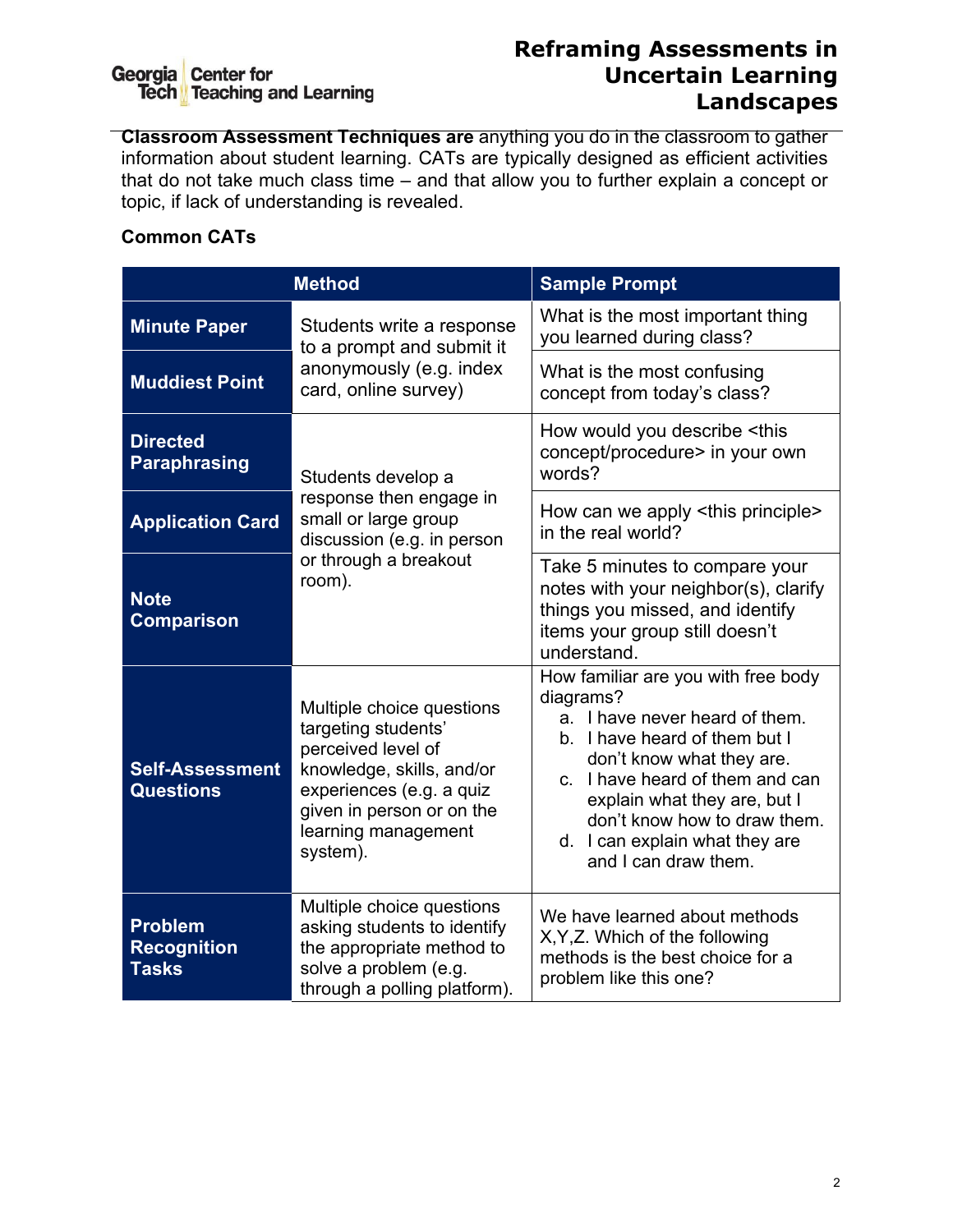| <b>Learning Goal</b>                                                                                                           | Low/No Stakes                                                                                                                                                                                                                                                                             | Low/No Stakes                                                                                                                                                                                                    | Low/No Stakes                                                                                                                                                                                                                                                                    | Major                                                                                                                                                           |
|--------------------------------------------------------------------------------------------------------------------------------|-------------------------------------------------------------------------------------------------------------------------------------------------------------------------------------------------------------------------------------------------------------------------------------------|------------------------------------------------------------------------------------------------------------------------------------------------------------------------------------------------------------------|----------------------------------------------------------------------------------------------------------------------------------------------------------------------------------------------------------------------------------------------------------------------------------|-----------------------------------------------------------------------------------------------------------------------------------------------------------------|
|                                                                                                                                | <b>Assessment 1</b>                                                                                                                                                                                                                                                                       | <b>Assessment 2</b>                                                                                                                                                                                              | <b>Assessment 3</b>                                                                                                                                                                                                                                                              | Assessment                                                                                                                                                      |
| After this module,<br>students should be able<br>to know/do                                                                    | <b>Before Module:</b><br>Students answer a few<br>questions about their<br>conceptual<br>understanding about<br>the material they've<br>reviewed prior to class                                                                                                                           | During Module:<br>Students answer one or<br>more questions<br>relevant to the day's<br>topic                                                                                                                     | Following Module:<br>Students complete an<br>assignment practicing<br>the topic of the class                                                                                                                                                                                     | How will students<br>demonstrate mastery of<br>the learning goal?                                                                                               |
| Students will explain<br>the concept of<br>oppositional academic<br>identity and use it to<br>develop a mentoring<br>strategy. | Students read chapter<br>from Tatum's "Why do<br>all the Black Kids Sit<br>Together in the<br>Cafeteria?" and submit<br>a reading response<br>prior to class.<br>Instructor reads<br>comments, provides<br>feedback and<br>incorporates student<br>responses into the<br>discussion plan. | Students work in small<br>groups to use the<br>concept of oppositional<br>academic identity to<br>analyze a case study.<br>They report out the<br>insights from their<br>deliberation as part of<br>the debrief. | Students develop a<br>mentoring strategy<br>based on the concept of<br>oppositional academic<br>identity and receive<br>feedback.<br>Students implement the<br>strategy as appropriate<br>in their mentoring work<br>and report on the<br>results in their<br>mentoring journal. | Students write an<br>analysis paper in which<br>they select one or more<br>concepts from class to<br>analyze a mentoring<br>challenge that they<br>experienced. |